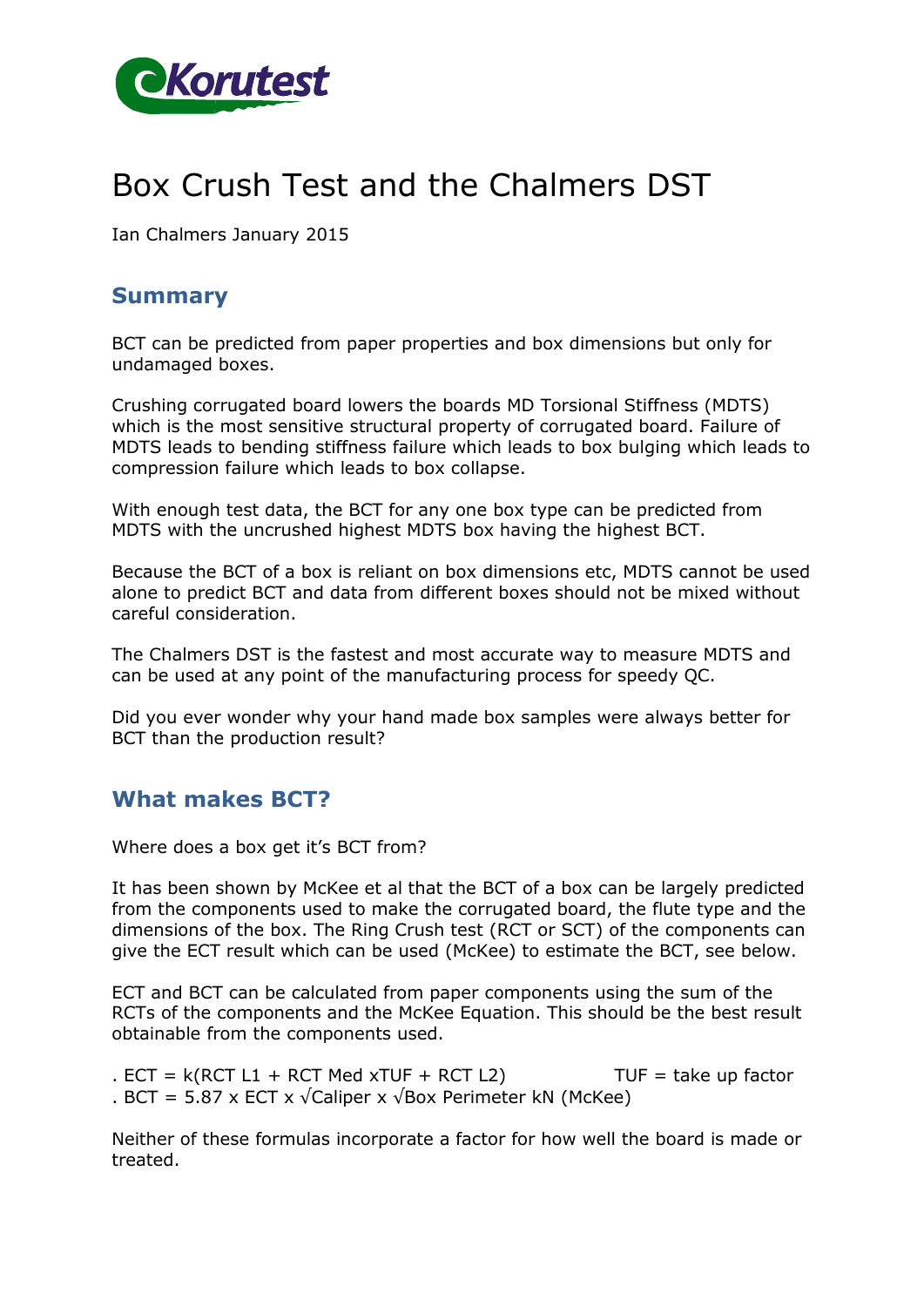

The 'Structure' is ignored and McKee warned that the equation may not apply if boxes had fabrication defects such as crush, low flat crush, leaning flutes or poor adhesion. Also the height of the box is not considered. The caliper in this case is largely the measure of the flute type rather than the crushed board thickness. One of McKee's original equations used the square root of the multiple of the md and cd bending stiffnesses which would be affected by crush but these stiffness are very difficult to measure and caliper was substituted to make easy use of the McKee equation possible though accuracy was lost.

The answer to the last question in the summary about samples versus production boxes is that hand-made samples are simply cut and formed without the crushing effect of feed rolls or printing plates. The Chalmers DST will quickly show you the difference.

# **BCT versus Board Crush**

It has been shown many times that boxes made from crushed corrugated board do not perform as well as boxes made from uncrushed board. In the Oct 1989 Paperboard Packaging Journal, Joseph Bick presented a paper called "The Cost of Crushing Flutes is High". Figure 1 shows Bick's data where BCT compression loss and the increase in paper costs to allow for this BCT loss are plotted against percent board crush.



#### **Figure 1: Bick's data of BCT and paper costs versus percent corrugated board crush.**

Bick also made the comment in his paper that "Crush is difficult to measure and commonly understated".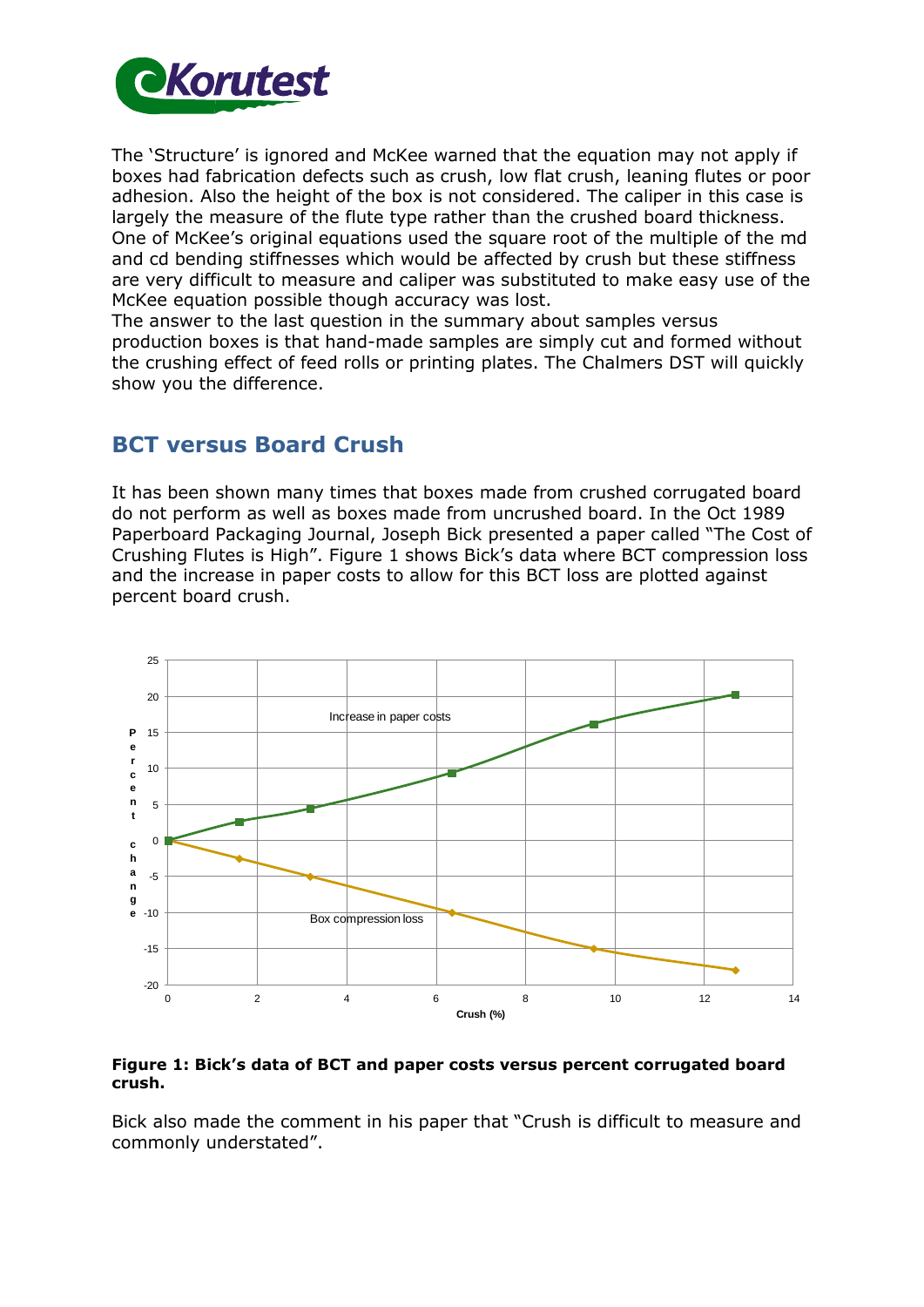

Chalmers (Appita Journal Sept 2007) also showed that board crush adversely affects BCT but also has a far more dramatic effect on performance in the service environment as simulated by constant compression under a cyclic humidity environment. Figure 2 shows BCTs and cyclic humidity performance of three corrugated boxes made from uncrushed board and two levels of crushed board. The degree of crush is measured by Chalmers DST bpi levels (MDTS). On the left hand side of Figure 2 are the cyclic humidity performance curves where for example if the box has to sustain a 80 kg weight in the service environment the uncrushed board (bpi = 24) would last for 40 cycles, the board crushed to 21 bpi would last 15 cycles and the box made from the board crushed to 14 bpi would only last 8 cycles.



**Figure 2: BCT and cyclic humidity longevity results for 3 levels of board crush. Uncrushed board (24 bpi) had a BCT result of 4.65kN while the most severely crushed board (14 bpi) had a result of 4.28 kN.** 

What has definitely been shown over the years is that uncrushed board gives the highest BCT level that the components and manufacturing equipment is capable of at the time of manufacture. There are many ways to improve the quality of the manufactured boxes and that is usually achieved in two stages by eliminating crush during conversion first then optimising the processes on the corrugator to make stronger board off the corrugator.

BCT testing unfortunately has many problems in its implementation. The major problem is the large standard deviation of the results and the time and resources required to try and minimise this figure. Boxes have to be pre-conditioned at about 30% RH then conditioned to 50% RH. This takes a lot of time and space and can only be done in conditioned laboratories. This is not suitable for online QC as the boxes are usually long gone before the results are obtained.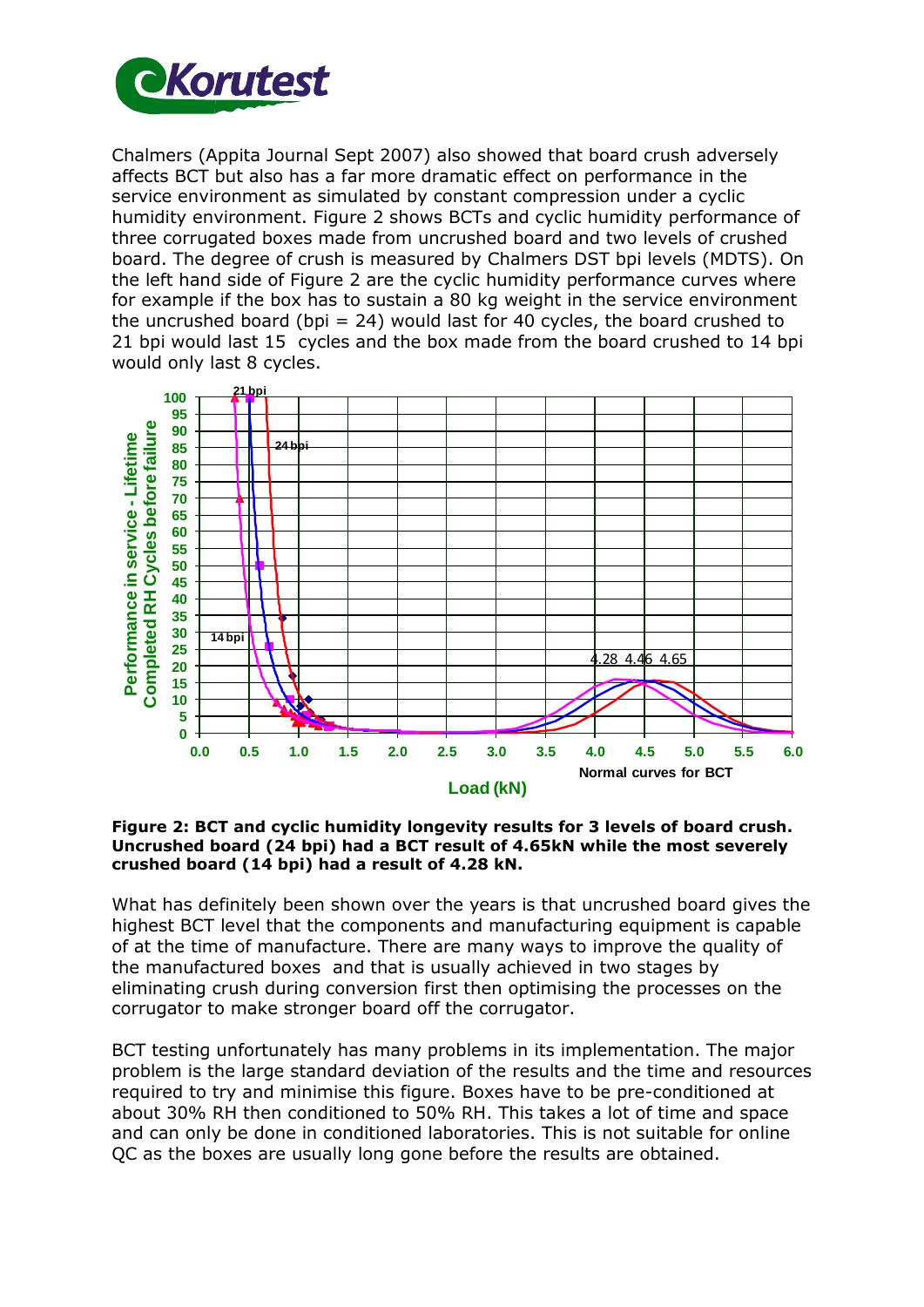

But even on well conditioned samples the standard deviation is still high and many boxes are needed to be 90% sure of the final mean result.

DST on the other hand is very quick and reliable and you can guarantee that for any box design that if the board is made well and not crushed as measured by the DST then the BCT of that box will be maximised. Once you start crushing as measured by the DST your BCT will be heading down.

Why is BCT not as sensitive to crush as cyclic humidity lifetime performance? All cellulose fibre products are subject to creep when under load (compression or tension). This is a time dependant property that is made worse in corrugated boxes by cycling humidity. Damage to the structure of the board by crush significantly speeds up the creep process. BCT on the other hand is a short time test that has very little creep component. The faster you do your BCT test, the stronger the box will appear to be. Long term stacking tests using deadweights in a controlled atmosphere will show significantly reduced results compared to the BCT because of the creep effect only.

## **What happens when corrugated board is crushed?**

Figure 3 shows the relationship between caliper, MDTS and corrugated board crush using 29 sample pieces of board from the same sheet. The pieces were crushed to different levels in a machinist's vice as indicated then caliper and DST measured after 3 hours. Curves obtained like this can also be used as a calibration on any board to give the absolute crush level.



**Figure 3: Caliper and MD Torsional Stiffness (DST) versus corrugated board crush**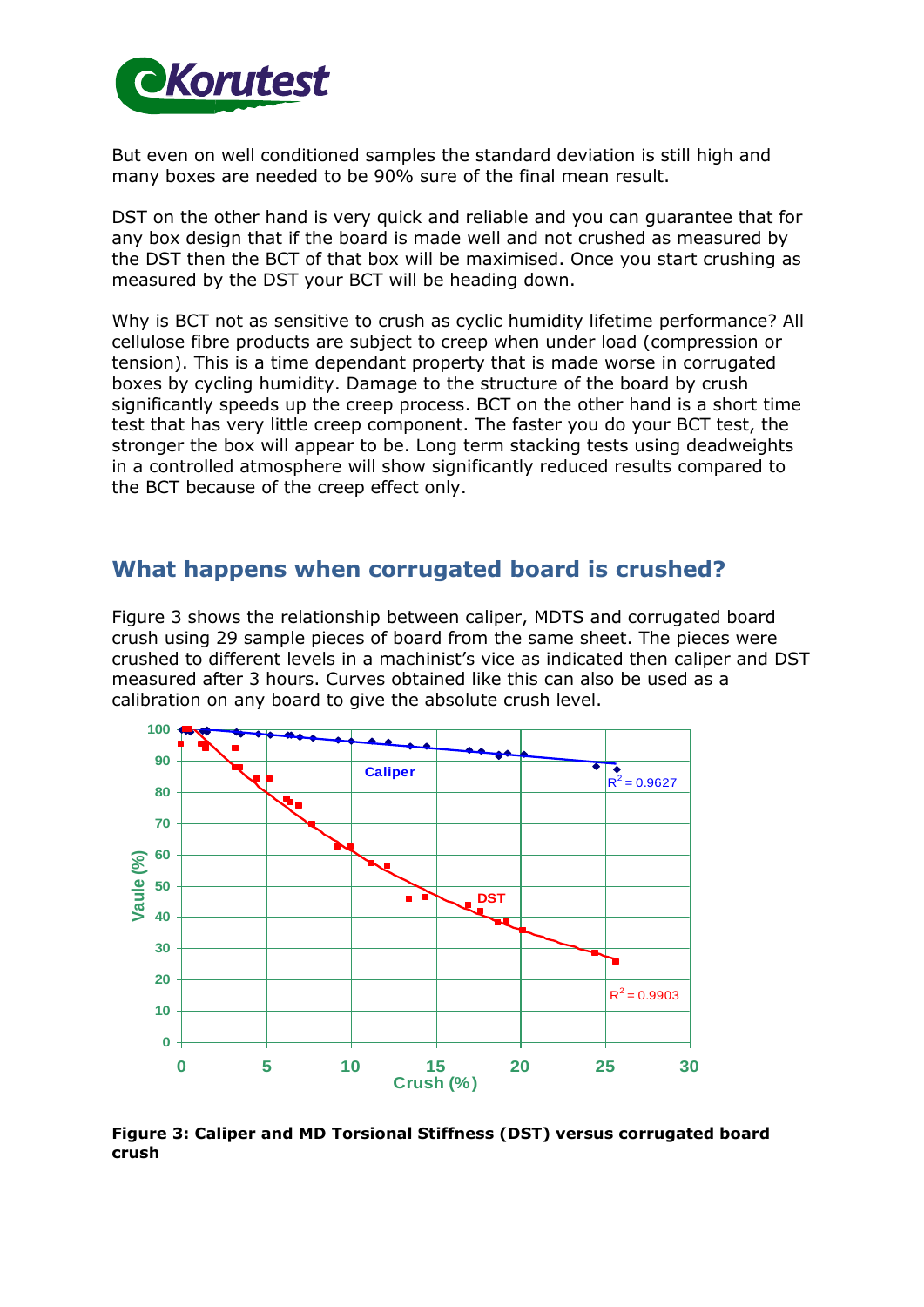

Figure 3 shows how DST is much more sensitive to board crush than caliper. In fact MDTS is one of the most sensitive properties to board crush. MDTS is also sensitive to the quality of the fluting process and the materials used.

Figure 4 shows the ECT results (FEFCO) for the same 29 samples used in Fig 3.

Caliper and ECT are commonly used in corrugating plants to measure crush but figures 3 and 4 show that while Caliper has a good relationship with crush (in strict laboratory conditions), the sensitivity is very low. ECT has a very poor relationship with crush which is understandable because we are damaging the board in the "Z" direction then testing it in the "X" direction.



**Figure 4: FEFCO ECT versus percent crush for 29 pieces of board on the same corrugated board samples as Figure 3.** 

**When corrugated board is crushed the engineered structure of the board is damaged. This structure is quantified by MD Torsional Stiffness. So crushing damages MDTS and the other property effects are as a result of this loss of Torsional Stiffness. Caliper loss is often regained on standing but the Torsional Stiffness can never return to previous levels.** 

## **Can MD Torsional Stiffness be used to calculate BCT?**

Figures 1, 2 and 3 show very strong relationships between board crush BCT and MD Torsional Stiffness. So yes MD Torsional Stiffness can be used to estimate BCT but only on a box by box type basis. Every box will have its own BCT vs MDTS relationship depending on flute type and box dimensions. So you can not develop an accurate single model for BCT vs MDTS unless you have a very powerful "Finite Element Analysis" model then tested on a huge database that